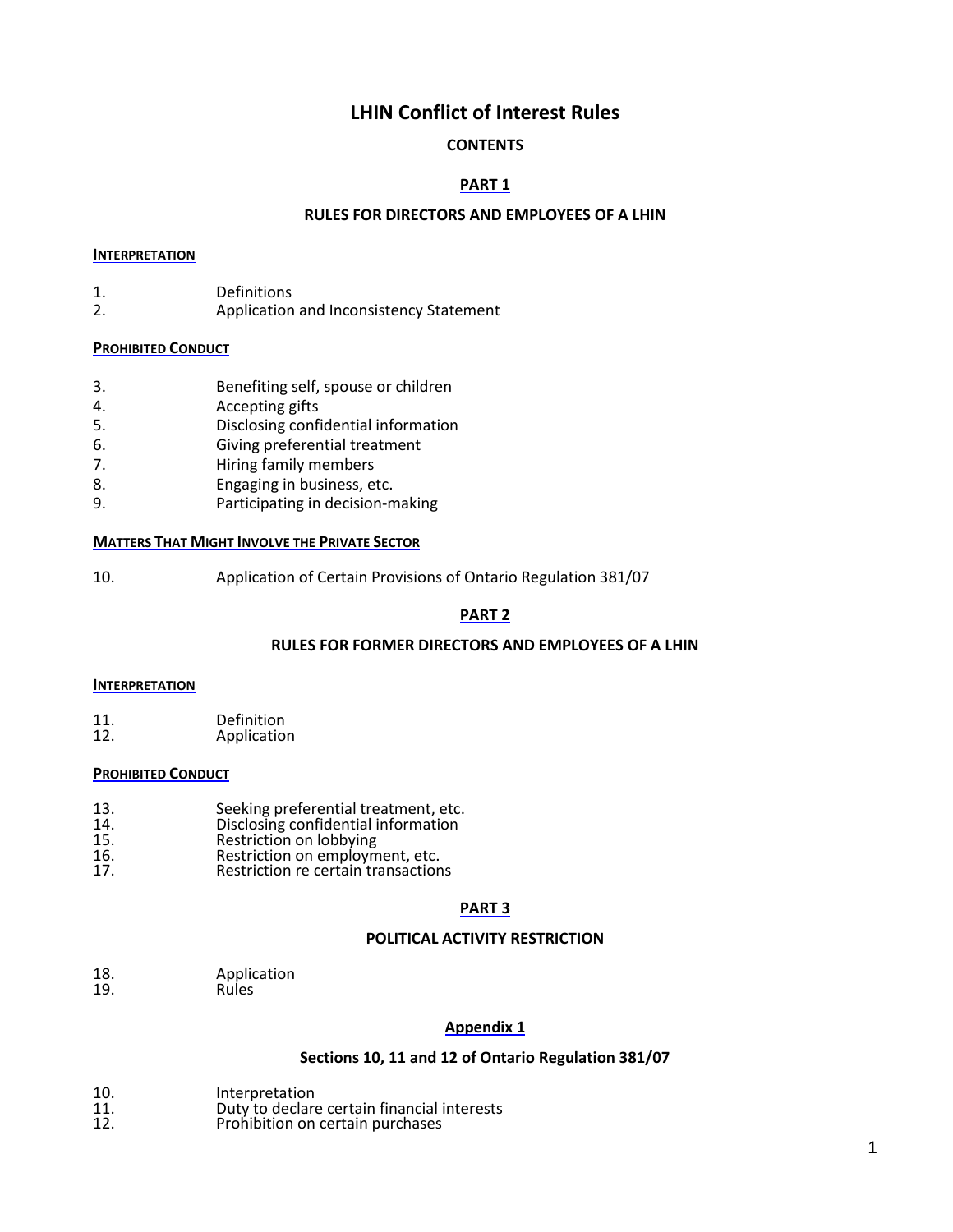### **PART 1 RULES FOR DIRECTORS AND EMPLOYEES OF A LHIN**

## **INTERPRETATION**

# **Definitions**

**[1.](http://www.e-laws.gov.on.ca/html/regs/french/elaws_regs_070381_f.htm#s1)** In this Part,

"**confidential information**" means information that is not available to the public and that, if disclosed, could result in harm to a LHIN or the Crown, or could give the person to whom it is disclosed an advantage;

"**Conflict of Interest Commissioner**" means the Conflict of Interest Commissioner appointed by the Lieutenant Governor in Council pursuant to the *Public Service of Ontario Act, 2006*;

"**Director**" means a person appointed by the Lieutenant Governor in Council as a director of a LHIN under the *Local Health System Integration Act, 2006*;

"**Employee**" means a person employed by the LHIN and includes the CEO;

"**employment**" means in respect of a Director, the Director's appointment and, in respect of an Employee, the Employee's employment;

"**ethics executive**" means the ethics executive identified in the *Public Service of Ontario Act, 2006*. Without limiting the foregoing this means, generally, the CEO of the LHIN for persons employed by the LHIN; the Chair of the LHIN for the Directors; and the Conflict of Interest Commissioner for the CEO and the Chair; and in respect of former Employees and former Directors, means the Conflict of Interest Commissioner;

"**external activity**" means an activity outside of a Director's or Employee's employment with the LHIN and includes (i) employment by another person, organization or entity; (ii) engaging in a business or undertaking; (iii) an activity or undertaking for another person, organization or entity, whether paid or unpaid, and (iv) an appointment as an officer, or to the board of directors of another person, organization or entity;

"**gift**" includes a benefit of any kind;

"**LHIN**" means a local health integration network continued or established under the *Local Health Systems Integration Act, 2006*, and "**LHINs**" means more than one LHIN;

"**spouse**" means,

- (a) a spouse as defined in section 1 of the *Family Law Act*, or
- (b) either of two persons who live together in a conjugal relationship outside marriage.

# **Application and Consistency Statement**

**2.** (1) These Conflict of Interest Rules apply to every Director and Employee.

(2) Every Director and Employee is expected to comply with these rules. These conflict of interest rules are based on those set out in Ontario Regulation 381/07 and are intended to establish a degree of ethical conduct that is of a standard that is at least equivalent to that set out in the regulation. If any provision in these rules is determined by the Conflict of Interest Commissioner to establish a degree of ethical conduct that is lower than the regulation, the Directors and Employees will be notified and the provision in the regulation will thereafter prevail.

# **PROHIBITED CONDUCT**

# **Benefiting self, spouse or children**

3. (1) A Director or an Employee shall not use or attempt to use his or her employment by the LHIN to directly or indirectly benefit himself or herself or his or her spouse or children.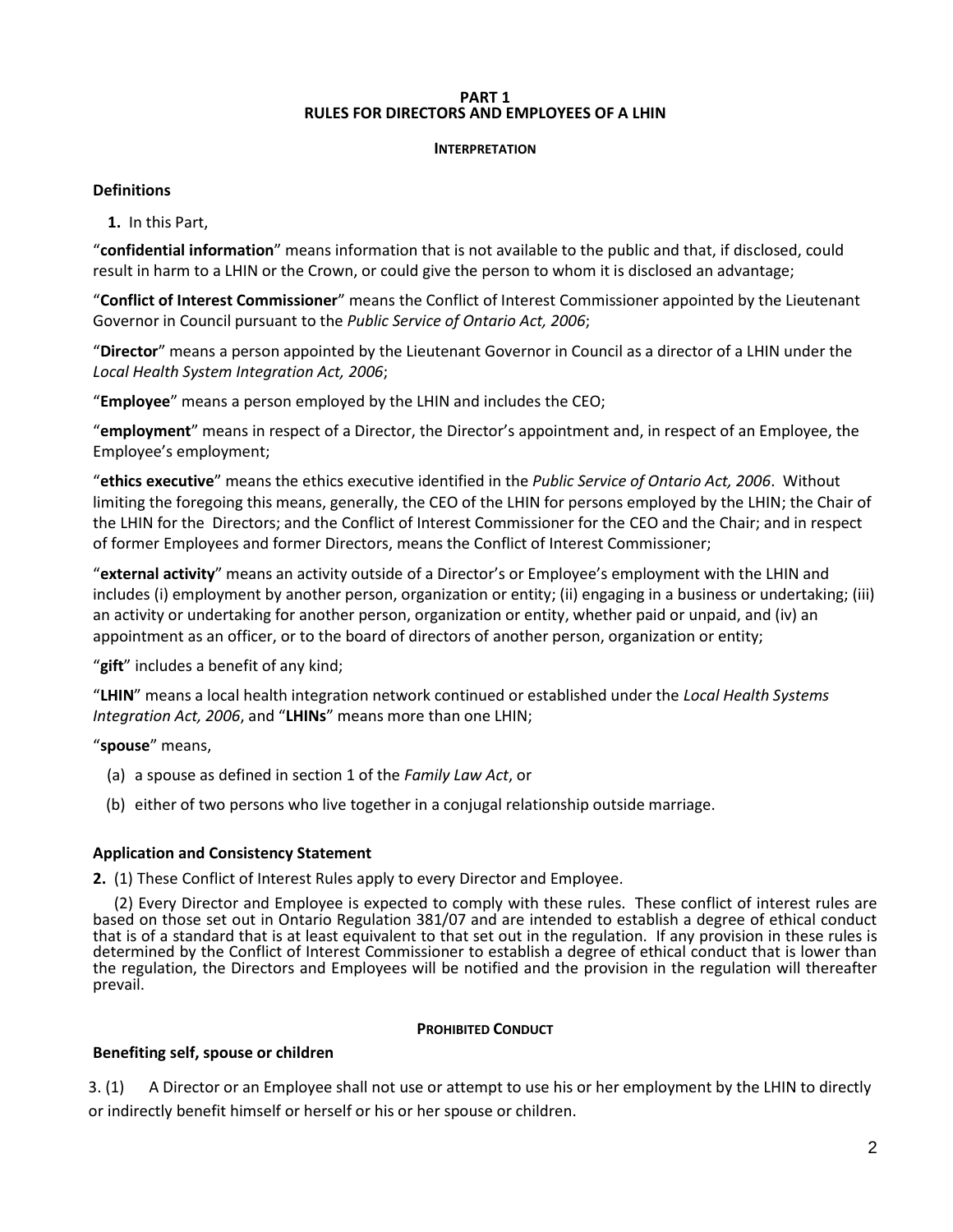(2) A Director or an Employee shall not allow the prospect of his or her future employment by a person or entity to detrimentally affect the performance of his or her duties to the LHIN and Crown.

# **Accepting gifts**

4. (1) A Director or an Employee, shall not accept a gift from any of the following persons or entities if a reasonable person might conclude that the gift could influence the Director or the Employee when performing his or her duties to the LHIN or the Crown:

- 1. A person, group or entity that has dealings with the LHIN;
- 2. A person, group or entity to whom the Director or Employee provides services in the course of his or her duties to the LHIN or the Crown;
- 3. A person, group or entity that seeks to do business with the LHIN.

[\(2\)](http://www.e-laws.gov.on.ca/html/regs/french/elaws_regs_070381_f.htm#s4s2) Subsection (1) shall not operate to prevent a Director or an Employee from accepting a gift of nominal value given as an expression of courtesy or hospitality if doing so is reasonable in the circumstances.

[\(3\)](http://www.e-laws.gov.on.ca/html/regs/french/elaws_regs_070381_f.htm#s4s3) A Director or Employee who receives a gift in the circumstances described in subsection (1) shall notify his or her ethics executive.

## **Disclosing confidential information**

5. (1) A Director or an Employee shall not disclose confidential information obtained during the course of his or her employment by the LHIN to a person or entity unless the Director or Employee is authorized to do so by law or by the LHIN or the Crown.

[\(2\)](http://www.e-laws.gov.on.ca/html/regs/french/elaws_regs_070381_f.htm#s5s2) A Director or an Employee shall not use confidential information in a business or undertaking outside his or her work for the LHIN.

[\(3\)](http://www.e-laws.gov.on.ca/html/regs/french/elaws_regs_070381_f.htm#s5s3) A Director or an Employee shall not accept a gift directly or indirectly in exchange for disclosing confidential information.

# **Giving preferential treatment**

6[.\(1\)](http://www.e-laws.gov.on.ca/html/regs/french/elaws_regs_070381_f.htm#s6s1) When performing his or her duties to the LHIN or the Crown, a Director or an Employee shall not give preferential treatment to any person or entity, including a person or entity in which the Director or Employee or a member of his or her family or a friend has an interest.

[\(2\)](http://www.e-laws.gov.on.ca/html/regs/french/elaws_regs_070381_f.htm#s6s2) When performing his or her duties to the LHIN or the Crown, a Director or an Employee shall endeavour to avoid creating the appearance that preferential treatment is being given to a person or entity that could benefit from it.

[\(3\)](http://www.e-laws.gov.on.ca/html/regs/french/elaws_regs_070381_f.htm#s6s3) A Director or an Employee shall not offer assistance to a person or entity in dealing with the LHIN or the Crown, other than assistance given in the ordinary course of the Director's or Employee's employment.

# **Hiring family members**

7[.\(1\)](http://www.e-laws.gov.on.ca/html/regs/french/elaws_regs_070381_f.htm#s7s1) A Director or an Employee shall not, on behalf of the LHIN, hire his or her spouse, child, parent or sibling.

[\(2\)](http://www.e-laws.gov.on.ca/html/regs/french/elaws_regs_070381_f.htm#s7s2) A Director or an Employee shall not, on behalf of the LHIN, enter into a contract with his or her spouse, child, parent or sibling or with a person or entity in which any of them has a substantial interest.

 (3) A Director or an Employee who reports to, or supervises the work of, his or her spouse, child, parent or sibling shall notify his or her ethics executive.

[\(4\)](http://www.e-laws.gov.on.ca/html/regs/french/elaws_regs_070381_f.htm#s7s3) A Director or an Employee who hires a person on behalf of the LHIN shall ensure that the person does not report to, or supervise the work of, the person's spouse, child, parent or sibling.

# **Engaging in business, etc.**

8. A Director or an Employee shall not engage in an external activity in any of the following circumstances: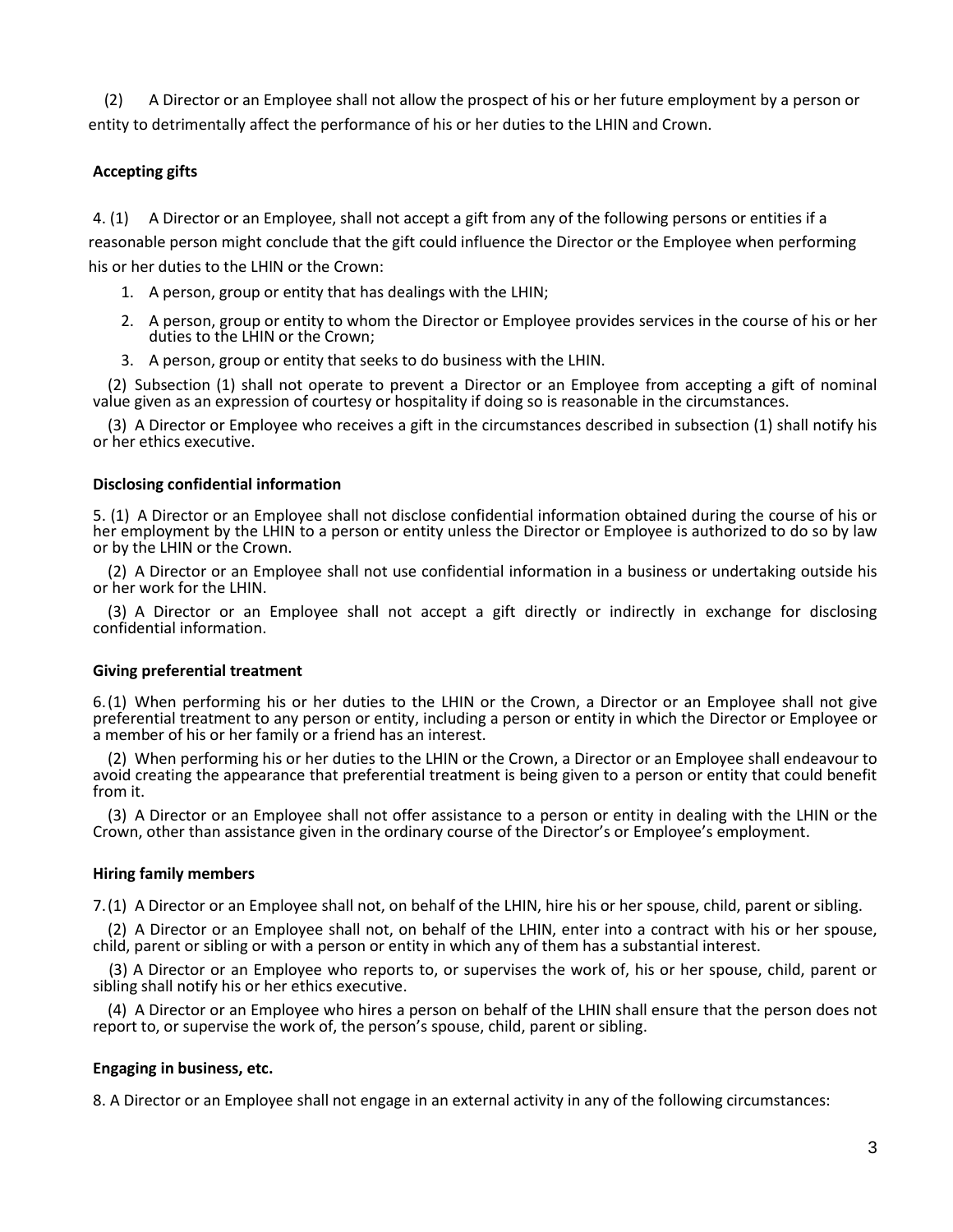- 1. If the Director or Employee's private interests in connection with the external activity could conflict with his or her duties to the LHIN and the Crown:
- 2. If the external activity would interfere with the Director's or Employee's ability to perform his or her duties to the LHIN and the Crown;
- 3. If the external activity is in a professional capacity and is likely to influence or detrimentally affect the Director's or Employee's ability to perform his or her duties to the LHIN and the Crown;
- 4. If the external activity would constitute full-time employment for another person; However, this paragraph does not apply with respect to a Director or an Employee who is employed part-time by the LHIN. This paragraph also does not apply with respect to a Director or an Employee who is on an authorized leave of absence from his or her position, but only if the external activity is not contrary to or inconsistent with the terms of the leave of absence.
- 5. If, in connection with the external activity, any person would derive an advantage from the Director's or Employee's employment with the LHIN;
- 6. If LHIN or Crown premises, equipment or supplies are used in the external activity.

#### **Participating in decision-making**

9. [\(1\)](http://www.e-laws.gov.on.ca/html/regs/french/elaws_regs_070381_f.htm#s9s1) A Director or an Employee shall not participate in decision-making by the LHIN or the Crown with respect to a matter that the Director or Employee is able to influence in the course of his or her duties if the Director or Employee could benefit from the decision.

[\(2\)](http://www.e-laws.gov.on.ca/html/regs/french/elaws_regs_070381_f.htm#s9s2) Subsection (1) does not apply if the Director or Employee obtains the prior approval of his or her ethics executive to participate in decision-making by the LHIN with respect to the matter.

[\(3\)](http://www.e-laws.gov.on.ca/html/regs/french/elaws_regs_070381_f.htm#s9s3) A Director or an Employee who, in the course of his or her employment in the LHIN, is a member of a body or group shall not participate in, or attempt to influence, decision-making by the body or group with respect to a matter:

- (a) if the Director or Employee could benefit from the decision; or
- (b) if, as a result of the decision, the interests of the body or group could conflict with the interests of the LHIN or the Crown.

[\(4\)](http://www.e-laws.gov.on.ca/html/regs/french/elaws_regs_070381_f.htm#s9s4) A Director or an Employee described in subsection (3) shall inform the body or group if the circumstances described in that subsection exist.

#### **MATTERS THAT MIGHT INVOLVE THE PRIVATE SECTOR**

### **Application of Certain Provisions of Ontario Regulation 381/07**

**10.** (1) Sections 10, 11 and 12 of Ontario Regulation 381/07, set out in Appendix 1, form part of these LHIN Conflict of Interest Rules.

(2) When a Director or an Employee begins work on a matter that might involve the private sector, as defined by section 10 of Ontario Regulation 381/07, he or she may be required to make a declaration to the Conflict of Interest Commissioner, in accordance with section 11 of Ontario Regulation 381/07. He or she may also be subject to restrictions on certain purchases in accordance with section 12 of Ontario Regulation 381/07.

### **PART 2**

#### **RULES FOR FORMER DIRECTORS AND EMPLOYEES OF A LHIN**

#### **INTERPRETATION**

## **Definition**

11.In this Part,

"designated senior position" means:

- 1. every Director, including the Chair of the Board;
- 2. the CEO;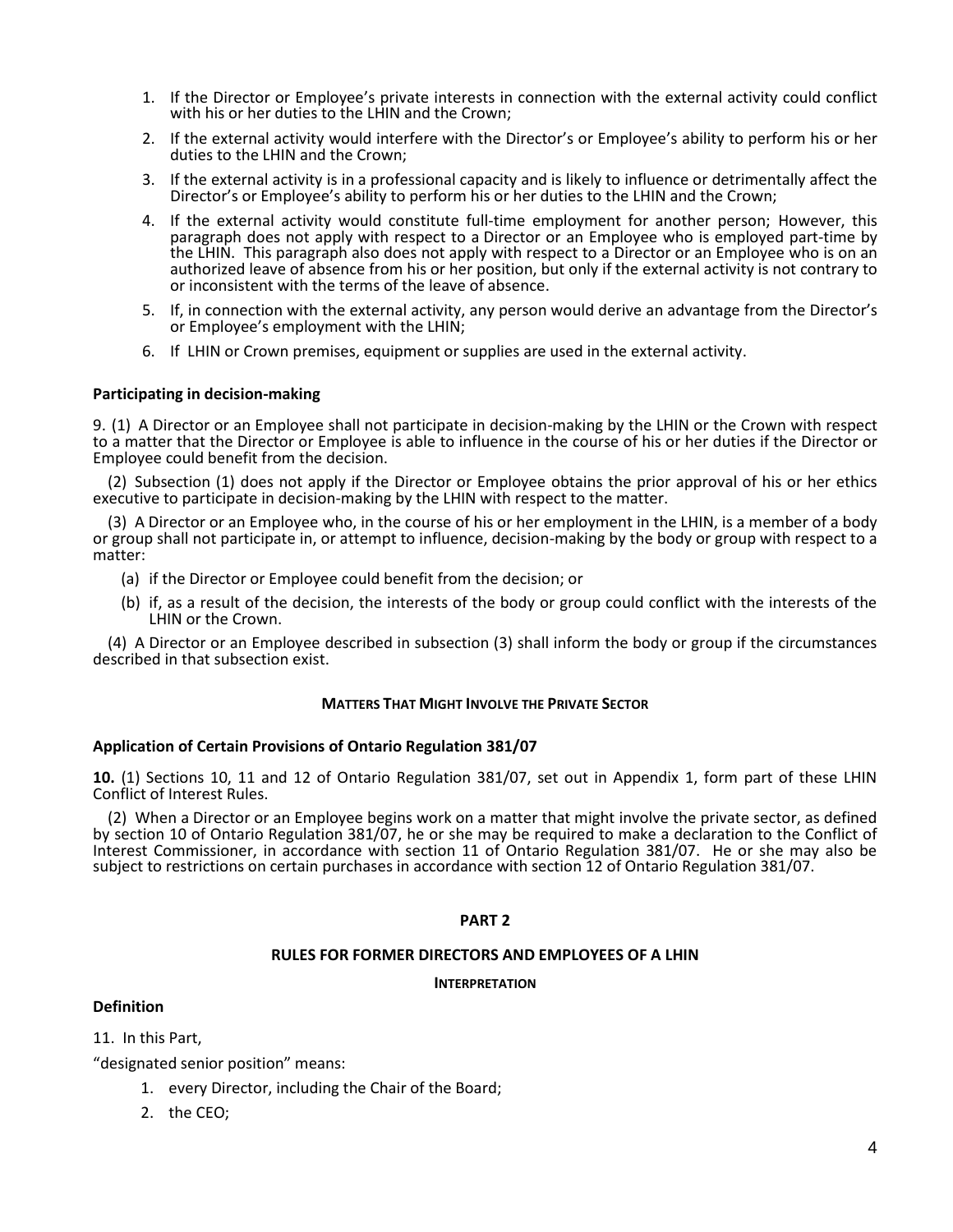- 3. the Chief Operating Officer and/or the Chief Financial Officer, if any; and
- 4. every Employee who is a Senior Director or holds an equivalent position.

## **Application**

12. This Part applies with respect to every former Director and every former Employee.

#### **PROHIBITED CONDUCT**

### **Seeking preferential treatment, etc.**

13. A former Director or a former Employee shall not seek preferential treatment by, or privileged access to, Directors or Employees of a LHIN or public servants who work in a minister's office, a ministry or another public body.

### **Disclosing confidential information**

14. [\(1\)](http://www.e-laws.gov.on.ca/html/regs/french/elaws_regs_070381_f.htm#s17s1) A former Director or a former Employee shall not disclose confidential information obtained during the course of his or her employment by the LHIN to a person or entity unless the former Director or a former Employee is authorized to do so by law, by the LHIN or by the Crown.

[\(2\)](http://www.e-laws.gov.on.ca/html/regs/french/elaws_regs_070381_f.htm#s17s2) A former Director or a former Employee shall not use confidential information in a business or undertaking.

### **Restriction on lobbying**

15. [\(1\)](http://www.e-laws.gov.on.ca/html/regs/french/elaws_regs_070381_f.htm#s18s1) This section applies to a former Director or a former Employee who, immediately before ceasing to be a Director or Employee, was employed in a designated senior position.

[\(2\)](http://www.e-laws.gov.on.ca/html/regs/french/elaws_regs_070381_f.htm#s18s2) For 12 months after ceasing to be a Director or Employee, the former Director or former Employee shall not lobby any of the following persons on behalf of a public body or another person or entity:

- 1. A Director or Employee who works in a LHIN;
- 2. A public servant who works in a ministry or public body in which the former Director or former Employee worked at any time during the 12 months before he or she ceased to be a public servant;
- 3. The minister of any ministry in which the former public servant worked at any time during the 12 months before he or she ceased to be a public servant ;
- 4. A public servant who works in the office of a minister described in paragraph 3.

#### **Restriction on employment, etc.**

16. [\(1\)](http://www.e-laws.gov.on.ca/html/regs/french/elaws_regs_070381_f.htm#s19s1) This section applies to a former Director or former Employee who, immediately before ceasing to be a Director or Employee was employed in a designated senior position and who, at any time during the 12 months before he or she ceased to be employed as a Director or Employee,

- (a) had substantial involvement with a public body or another person or entity; and
- (b) had access to confidential information that, if it were to be disclosed to the public body, person or entity, could result in harm to the LHIN or the Crown or could give the public body, person or entity an unfair advantage in relation to one or more third parties.

[\(2\)](http://www.e-laws.gov.on.ca/html/regs/french/elaws_regs_070381_f.htm#s19s2) For 12 months after ceasing to be a Director or an Employee, the former Director or former Employee shall not accept employment with the public body, person or entity or serve as a member of the board of directors or other governing body of the public body, person or entity.

#### **Restriction re certain transactions**

17. [\(1\)](http://www.e-laws.gov.on.ca/html/regs/french/elaws_regs_070381_f.htm#s20s1) This section applies to a former Director or former Employee who, during the course of his or her employment, advised the LHIN or the Crown about a particular proceeding, negotiation or other transaction.

[\(2\)](http://www.e-laws.gov.on.ca/html/regs/french/elaws_regs_070381_f.htm#s20s2) The former Director or the former Employee shall not advise or otherwise assist any public body or any other person or entity in connection with the particular proceeding, negotiation or other transaction until the LHIN or the Crown ceases to be involved in it.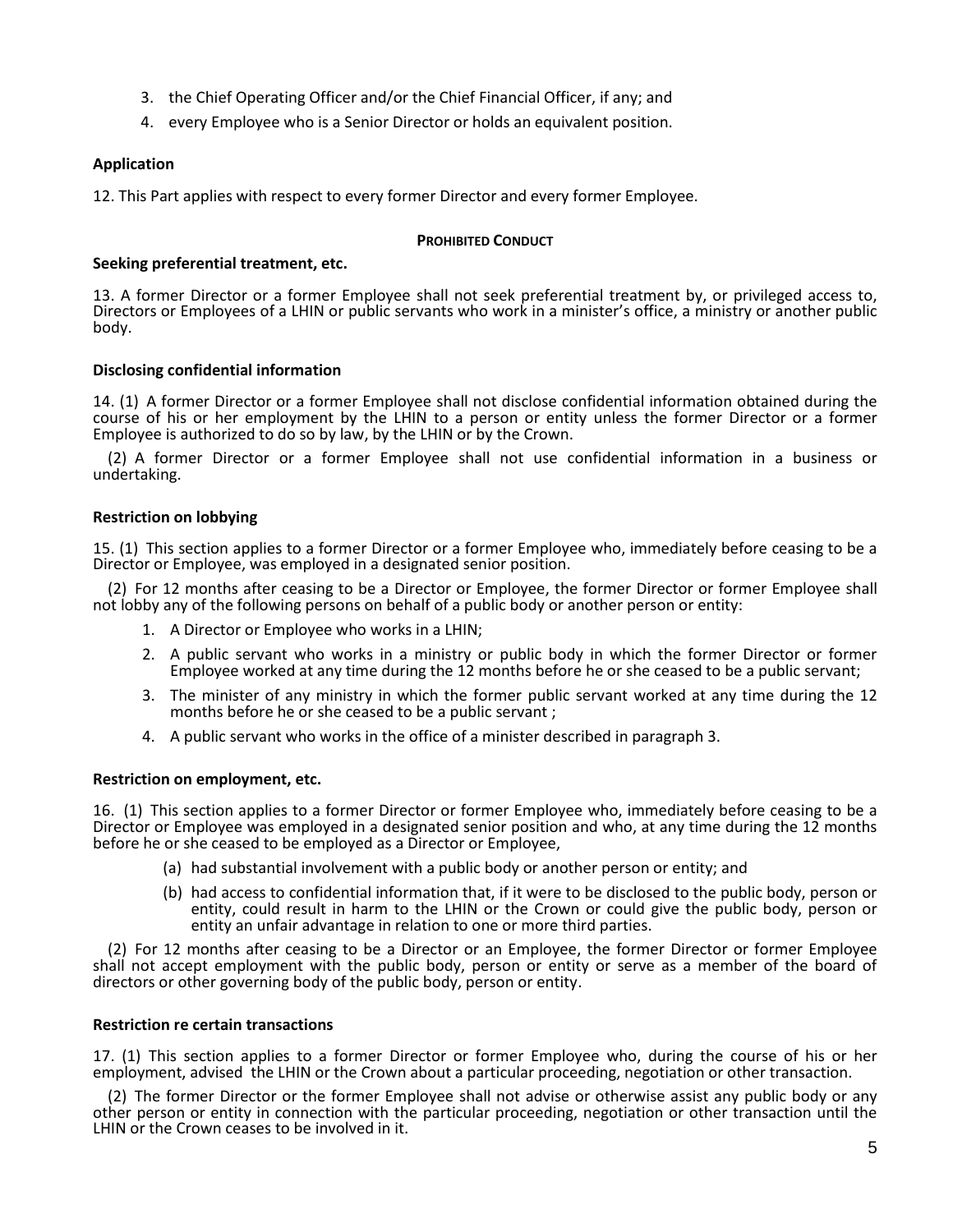[\(3\)](http://www.e-laws.gov.on.ca/html/regs/french/elaws_regs_070381_f.htm#s20s3) Despite subsection (2), the former Director or the former Employee may continue to advise or otherwise assist the LHIN or the Crown in connection with the particular proceeding, negotiation or other transaction.

## **PART 3**

#### **POLITICAL ACTIVITY RESTRICTIONS**

#### **Application**

18. This Part applies with respect to every Director and Employee.

#### **Rules**

19. The political activities of Directors and Employees are governed by certain rules under the *Public Service of Ontario Act, 2006*. For complete details about these political activity rules refer to Part V of the *Public Service of Ontario Act, 2006*.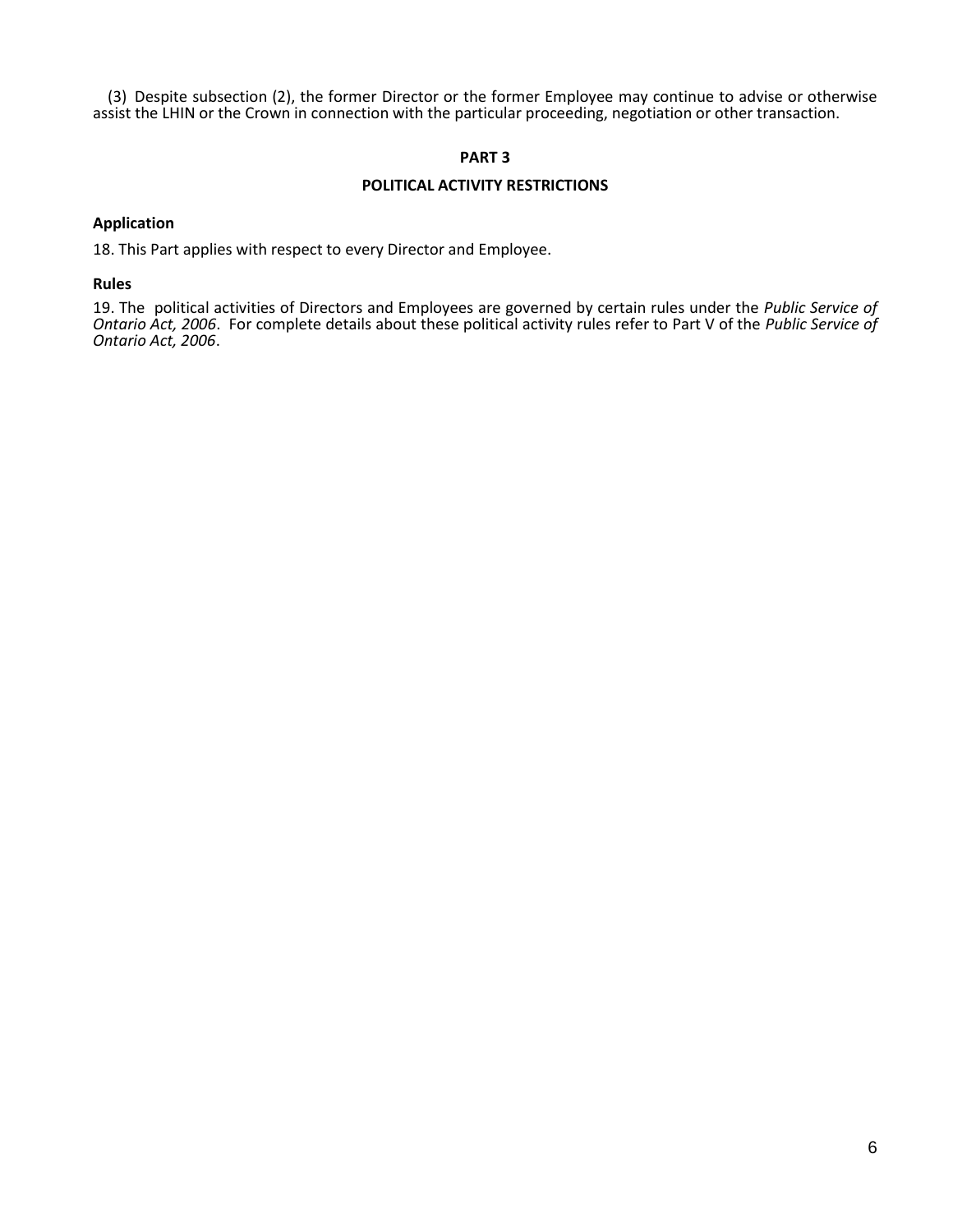## **Appendix 1 to LHIN Conflict of Interest Rules**

### **Sections 10, 11 and 12 of Ontario Regulation 381/07**

## **Section 10 of Ontario Regulation 381/07**

#### **Interpretation**

**[10.](http://www.e-laws.gov.on.ca/html/regs/french/elaws_regs_070381_f.htm#s10s1)** (1) Sections 11 and 12 apply to every Director and every Employee who works in the LHIN, who routinely works on one or more matters that might involve the private sector and who has access to confidential information about the matter obtained during the course of his or her employment by the LHIN.

[\(2\)](http://www.e-laws.gov.on.ca/html/regs/french/elaws_regs_070381_f.htm#s10s2) In this section and in sections 11 and 12,

"matter that might involve the private sector" means a matter,

- (a) that relates to services currently provided under a program of the Crown or by a public body, an agency of the Crown or a corporation controlled by the Crown with respect to which it is possible that a private sector entity will provide all or part of the financing for the services or will provide some or all of the services, and
- (b) that has been referred to a ministry, a public body or an agency of the Crown by the Executive Council or a member of the Executive Council for review or implementation.

### **Section 11 of Ontario Regulation 381/07**

#### **Duty to declare certain financial interests**

**[11.](http://www.e-laws.gov.on.ca/html/regs/french/elaws_regs_070381_f.htm#s11s1)** (1) When a Director or an Employee described in subsection 10 (1) begins work on a matter that might involve the private sector, he or she shall make a declaration to the Conflict of Interest Commissioner in which the Director or Employee discloses the following matters respecting his or her financial interests:

- 1. A legal or beneficial interest of the Director or Employee in securities or derivatives of corporations or governments, other than the Government of Ontario;
- 2. A legal or beneficial interest of the Director or Employee in a business entity or a commercial operation or in the assets of such an entity or operation;
- 3. A legal or beneficial interest of the Director or Employee in real property.
- 4. A legal or beneficial interest of the Director or Employee in a mutual fund that is operated as an investment club where,
	- (a) its shares or units are held by not more than 50 persons and its indebtedness has never been offered to the public,
	- (b) it does not pay or give any remuneration for investment advice or in respect of trades in securities, except normal brokerage fees, and
	- (c) all of its members are required to make contributions in proportion to the shares or units each holds for the purpose of financing its operations.

[\(2\)](http://www.e-laws.gov.on.ca/html/regs/french/elaws_regs_070381_f.htm#s11s2) Despite subsection (1), the Director or Employee is not required to disclose his or her legal or beneficial interest in any of the following:

- 1. A mutual fund within the meaning of subsection 1 (1) of the *Securities Act* other than a mutual fund described in paragraph 4 of subsection (1) above;
- 2. Fixed-value securities issued or guaranteed by a government or a government agency;
- 3. A guaranteed investment certificate or similar financial instrument issued by a financial institution entitled by law to issue such instruments;
- 4. A registered pension plan, an employee benefit plan, an annuity or life insurance policy or a deferred profit sharing plan;
- 5. Real property that the Director or Employee, or a member of his or her family, uses primarily as a residence or for recreational purposes.

[\(3\)](http://www.e-laws.gov.on.ca/html/regs/french/elaws_regs_070381_f.htm#s11s3) The Director or Employee shall disclose the information required by subsection (1), with necessary modifications, in respect of his or her spouse and dependent children, but only to the extent that the legal or beneficial interests of the spouse or a child could create a conflict of interest.